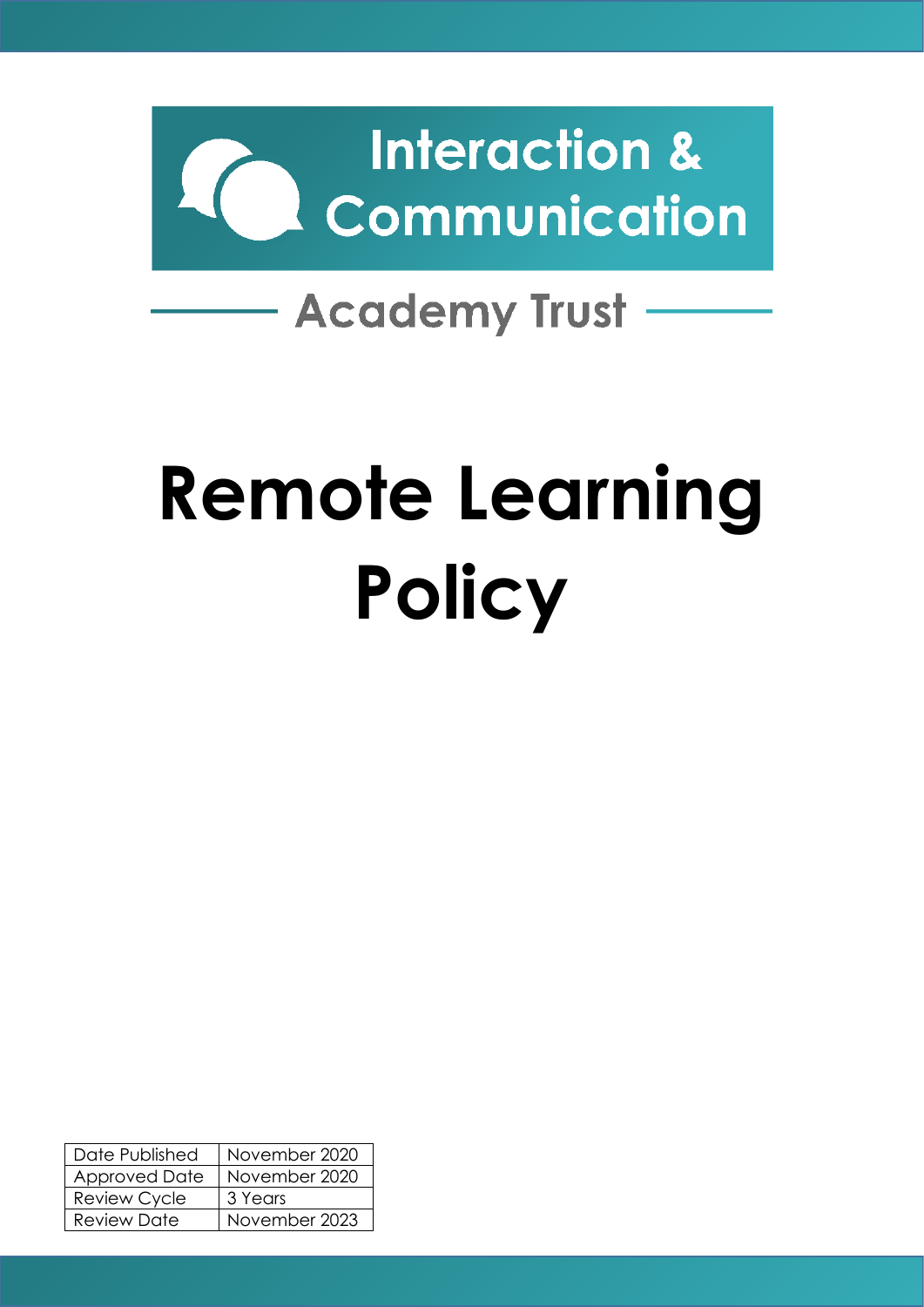

This policy has been written with understanding and reference to:

- Remote education practice for schools during coronavirus DfE June 2020
- Remote education temporary continuity direction DfE October 2020

#### **This policy should be read in conjunction with other school policies relating to interaction between adults and pupils. In particular the relevant Online and Safeguarding Policies.**

The responsible people for the implementation of this policy are the Principal. The policy will be reviewed annually by the Board of Directors in consultation with the staff.

# **Contents**

- 1. Introduction
- 2. Aims
- 3. Roles and responsibilities
- 4. Who to contact
- 5. Data protection
- 6. Online safety
- 7. Marking and feedback (Tracking and assessment)
- 8. Resources
- 9. Safeguarding
- 10. Monitoring arrangements
- 11. Extended school closure

#### **INTRODUCTION**

The health, safety, wellbeing and continued learning of every pupil has been the priority for ICAT throughout the COVID-19 pandemic. However, due to the ongoing, unprecedented times, the Secretary of State has given a temporary continuity direction in order to require schools to provide remote education for state-funded, school-age children unable to attend school due to the virus. ICAT and its schools has introduced remote learning to all pupils throughout the pandemic, giving every pupil the opportunity to continue with their education during this time.

# **AIMS**

The purpose of this remote learning policy is to ensure the following:

- Ensure consistency in the Trust's approach to remote learning
- Set out expectations for all members of the school community with regards to remote learning
- Provide appropriate guidelines for GDPR
- Reduce disruption to pupil's education and the delivery of the curriculum, so that every pupil has access to high quality learning resources
- To promote Online safety
- Ensure that safeguarding measures are continued throughout periods of remote learning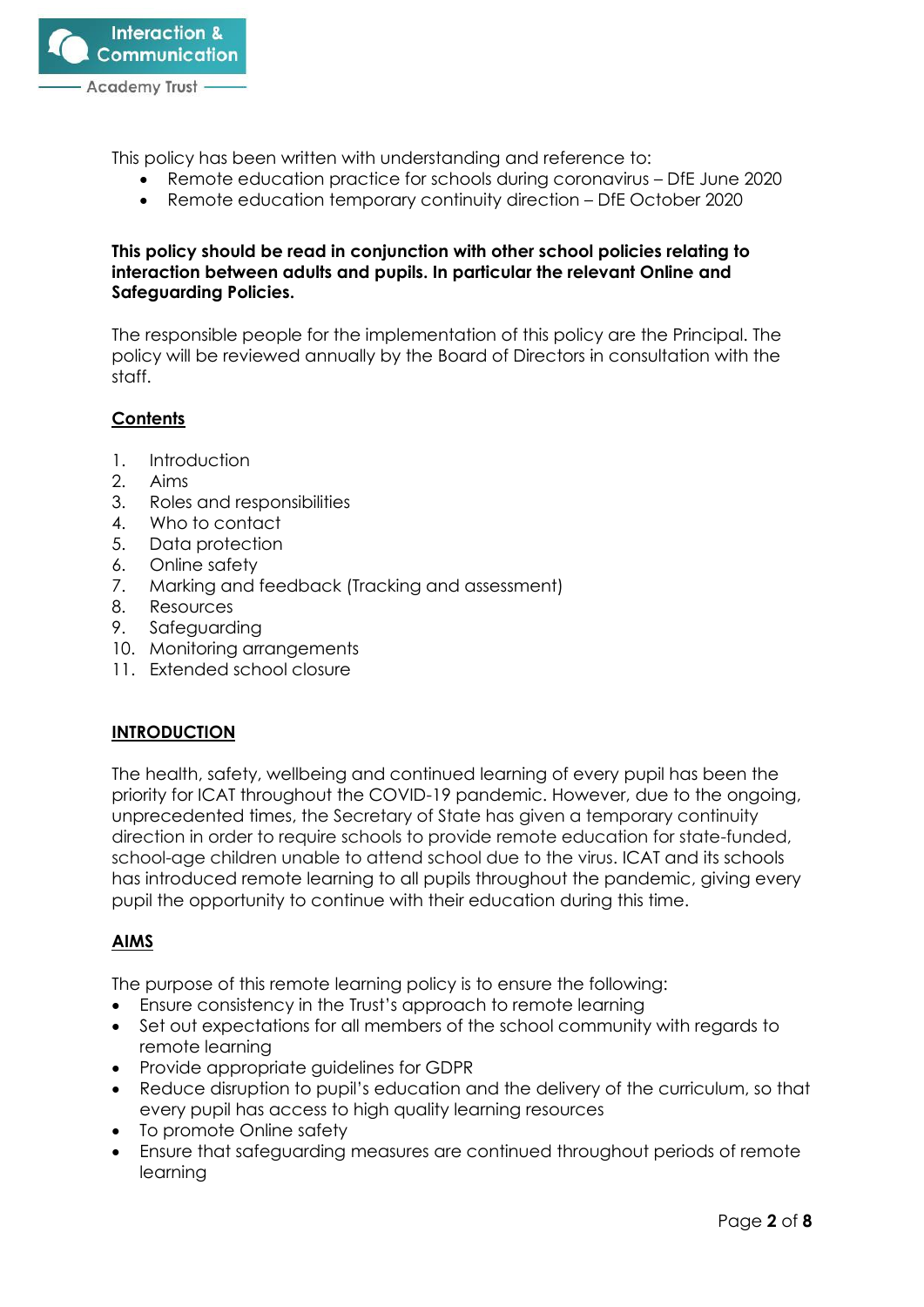**Communication** 

**Interaction &** 

Academy Trust .

• Ensure all pupils have the provision they need to complete their work to the best of their ability and to support emotional, social and health wellbeing during periods of remote learning

#### **ROLES AND RESPONSIBILITIES**

The CEO, Principals and Senior Leadership Teams are responsible for:

- Ensuring that staff, parents and pupils adhere to the relevant policies at all times
- Ensuring that there are arrangements in place for identifying, evaluating, and managing the risks associated with remote learning
- Ensuring that there are arrangements in place for monitoring incidents associated with remote learning
- Overseeing that the school has the resources necessary to action the procedures in this policy
- Reviewing the effectiveness of this policy on an annual basis and communicating any changes to staff, parents, and pupils
- Arranging any additional training staff may require to support pupils during the period of remote learning
- Conducting reviews on a weekly basis of the remote learning arrangements to ensure pupils' education does not suffer
- Ensuring that the relevant health and safety risk assessments are carried out within the agreed timeframes
- Putting procedures and safe systems of learning into practice, which are designed to eliminate or reduce the risks associated with remote learning
- Ensuring that pupils identified as being at risk are provided with necessary information and instruction, as required
- Managing the effectiveness of health and safety measures through a robust system of reporting, investigating, and recording incidents

The Data Protection Officer is responsible for:

- Ensuring all staff, parents, and pupils are aware of the data protection principles outlined in the GDPR policy
- Ensuring that all computer programs used for remote learning are compliant with the GDPR and the Data Protection Act 2018

The DSL's are responsible for:

- Attending and arranging, where necessary, any safeguarding meetings that occur during the remote learning period
- Liaising with the ICT technicians to ensure that all technology used for remote learning is suitable for its purpose and will protect pupils online
- Identifying vulnerable pupils who may be at risk if they are learning remotely
- Ensuring that child protection plans are enforced while the pupil is learning remotely and liaising with the Principals and other organisations to make alternate arrangements for pupils who are at a high risk, where required
- Identifying the level of support or intervention required while pupils learn remotely and ensuring appropriate measures are in place
- Liaise with relevant individuals to ensure vulnerable pupils receive the support required during the period of remote working ensuring all safeguarding incidents are adequately recorded and reported

The ICT Teams are responsible for: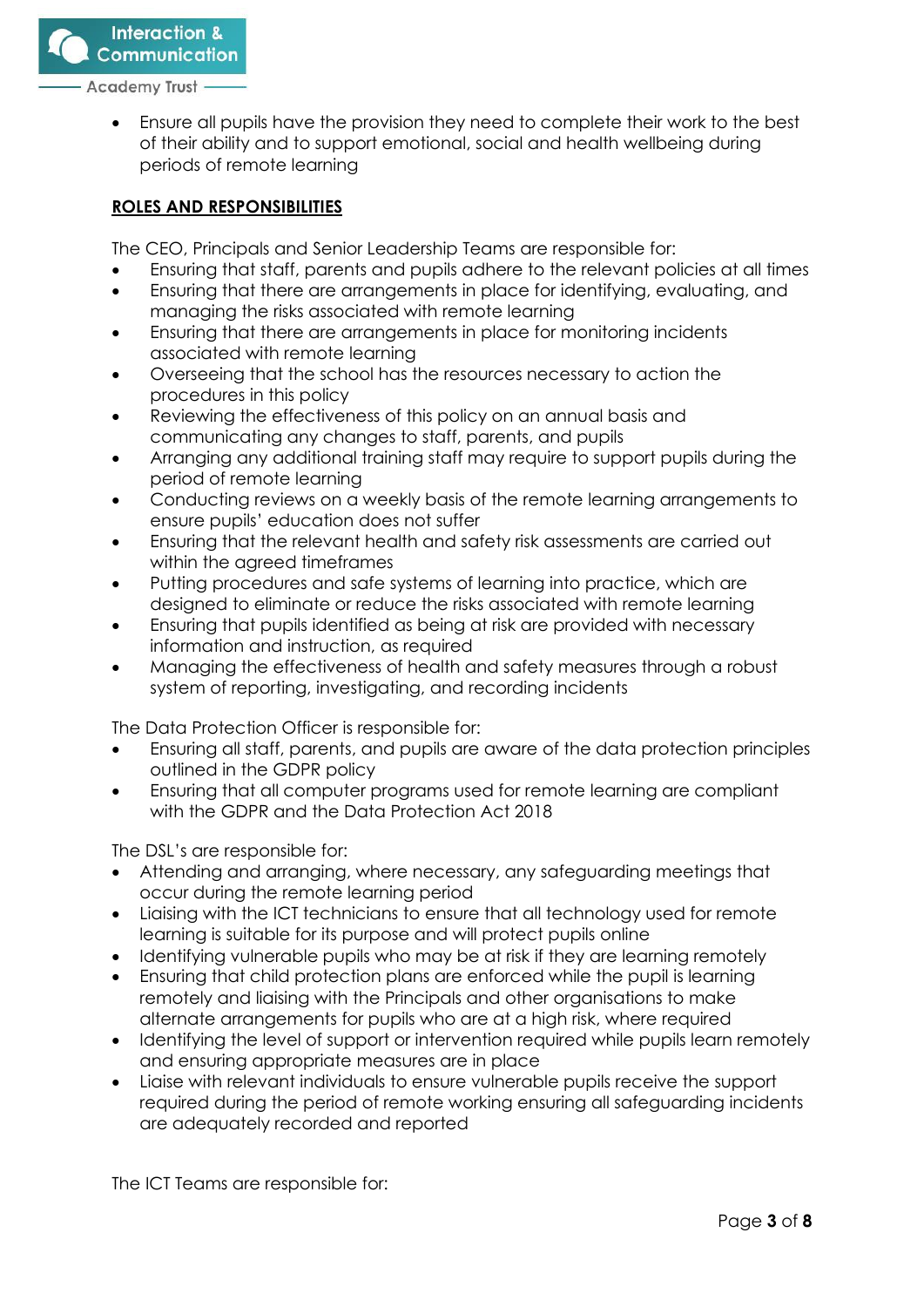**Interaction & Communication** 

**Academy Trust** 

- Ensuring that all school-owned devices used for remote learning have suitable anti-virus software installed, have a secure connection, can recover lost work, and allow for audio and visual material to be recorded
- Ensuring that any programs or networks used for remote learning can effectively support a large number of users at one time e.g. undertaking 'stress' testing.
- Ensure that the equipment and technology used for learning remotely is accessible to all pupils and staff.
- Oversee any ICT equipment used for remote learning is resilient and can efficiently recover lost data
- Overseeing that all school-owned electronic devices used for remote learning have adequate anti-virus software and malware protection
- Overseeing that all equipment loans are documented and agreed with families

All staff members are responsible for:

- Adhering to this policy at all times during periods of remote learning
- Using the Trust's recommended software provided i.e. Microsoft 365/Teams no other software providers should be used unless agreed with the IT Teams
- Reporting any health and safety incidents and asking for guidance as appropriate
- Reporting any safeguarding incidents to the DSL and asking for guidance as appropriate
- Taking part in any training to meet the requirements of this policy, including training on how to use the necessary electronic equipment and software
- Reporting any dangers or potential dangers they identify, as well as any concerns they may have about remote learning
- Reporting any defects on school-owned equipment used for remote learning
- Complying with any other relevant/related policies
- Adhere to the school dress code
- Work in suitable surroundings
- Always ensure confidentiality

Parents are responsible for:

- Adhering to this policy at all times during periods of remote learning
- Ensuring their child is available to learn remotely at the times scheduled by the school
- Reporting any technical issues to the school as soon as possible
- Ensuring that their child always has access to remote learning material during the times set out
- Reporting any absence before the session has begun
- Ensuring their child uses the equipment and technology used for remote learning as intended and instructed

Pupils are responsible for (where possible and appropriate):

- Adhering to this policy at all times during periods of remote learning
- Ensuring they are available to learn remotely at the times scheduled by the school
- Reporting any technical issues to their teacher as soon as possible
- Ensuring they have access to remote learning materials and notifying a responsible adult if they do not have access
- Ensuring they use any equipment and technology for remote learning as intended and instructed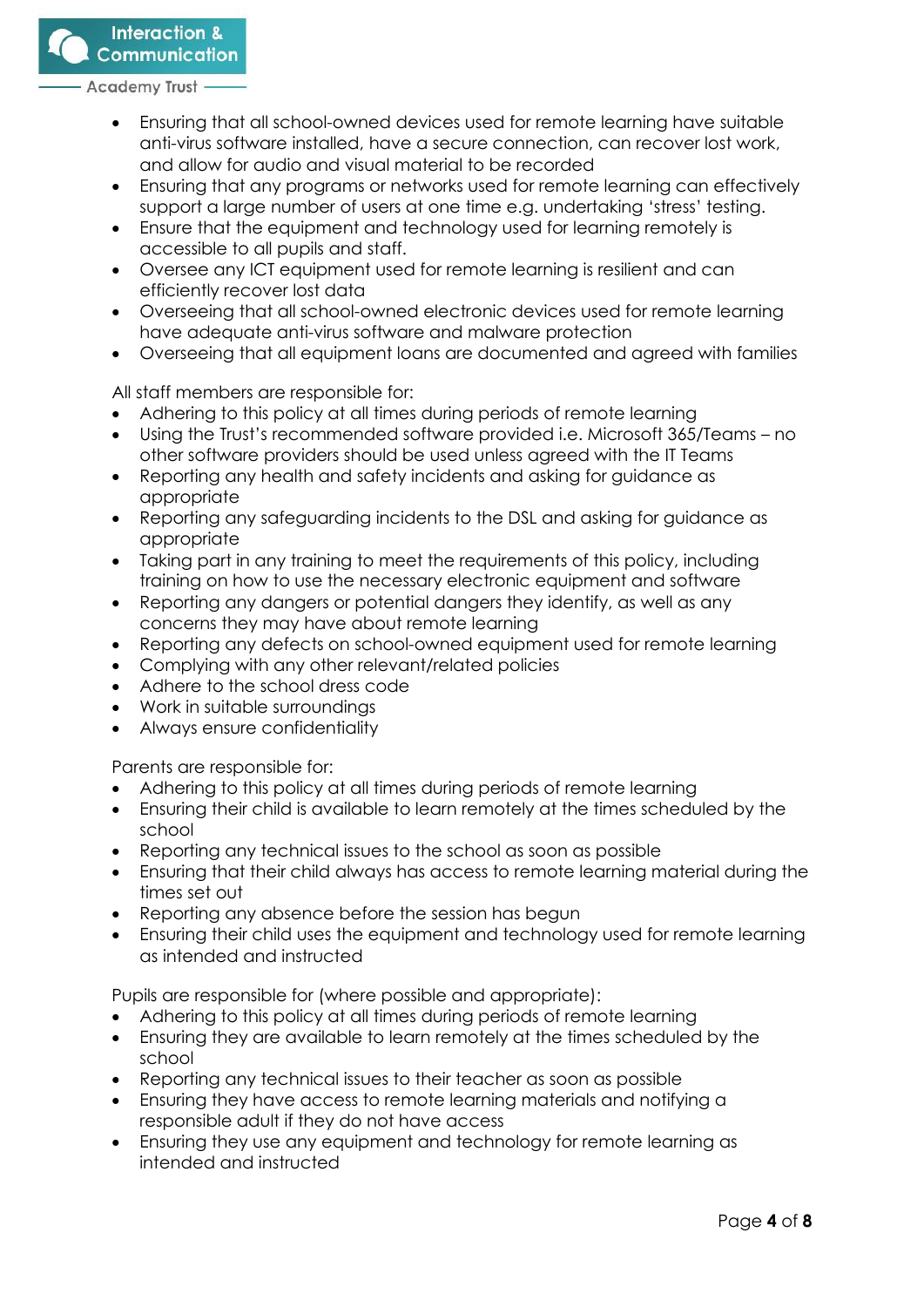

Teachers are responsible for:

- Teachers must be available during their usual contracted hours. If they are unable to work for any reason during this time, for example due to sickness or caring for a dependent, they should report this using the normal absence procedure
- Setting work including who for and the amount of work
- How they should coordinate with other colleagues to ensure consistency across the school
- Providing feedback on work
- To adhere and promote the relevant Behaviour Policies
- Attend virtual meetings
- To liaise with teaching assistants with regards to remote learning content

Teaching assistants are responsible for:

- Teaching assistants must be available during their usual contracted hours. If they are unable to work for any reason during this time, for example due to sickness or caring for a dependent, they should report this using the normal absence procedure
- Complete tasks as instructed by their line manager/SLT

Alongside their teaching responsibilities, as outlined above, subject leads are responsible for (if relevant):

- Considering whether any aspects of the subject curriculum need to change to accommodate remote learning
- Working with teachers teaching their subject to make sure work set is appropriate and consistent
- Working with other subject leads and senior leaders to make sure work set across subjects is appropriate and consistent, and deadlines are being set an appropriate distance away from each other
- Monitoring the work set by teachers in their subject explain how they'll do this, such as through regular meetings with teachers or by reviewing work set
- Alerting teachers to resources they can use to teach their subject

# **WHO TO CONTACT**

If staff have any questions or concerns relating to remote learning, they should contact their line manager/a member of SLT/the CEO

If staff have a safeguarding concern this must be reported immediately to the DSL/DDSL

# **DATA PROTECTION**

- This policy will be used in conjunction with the Trust's Data Protection Policy
- Staff members will be responsible for adhering to GDPR principles when teaching remotely and will ensure the confidentiality and integrity of their devices at all times
- Sensitive data will only be transferred between work devices if it is necessary to do so for the purpose of remote learning and teaching
- Staff members will not save or store Trust data to personal devices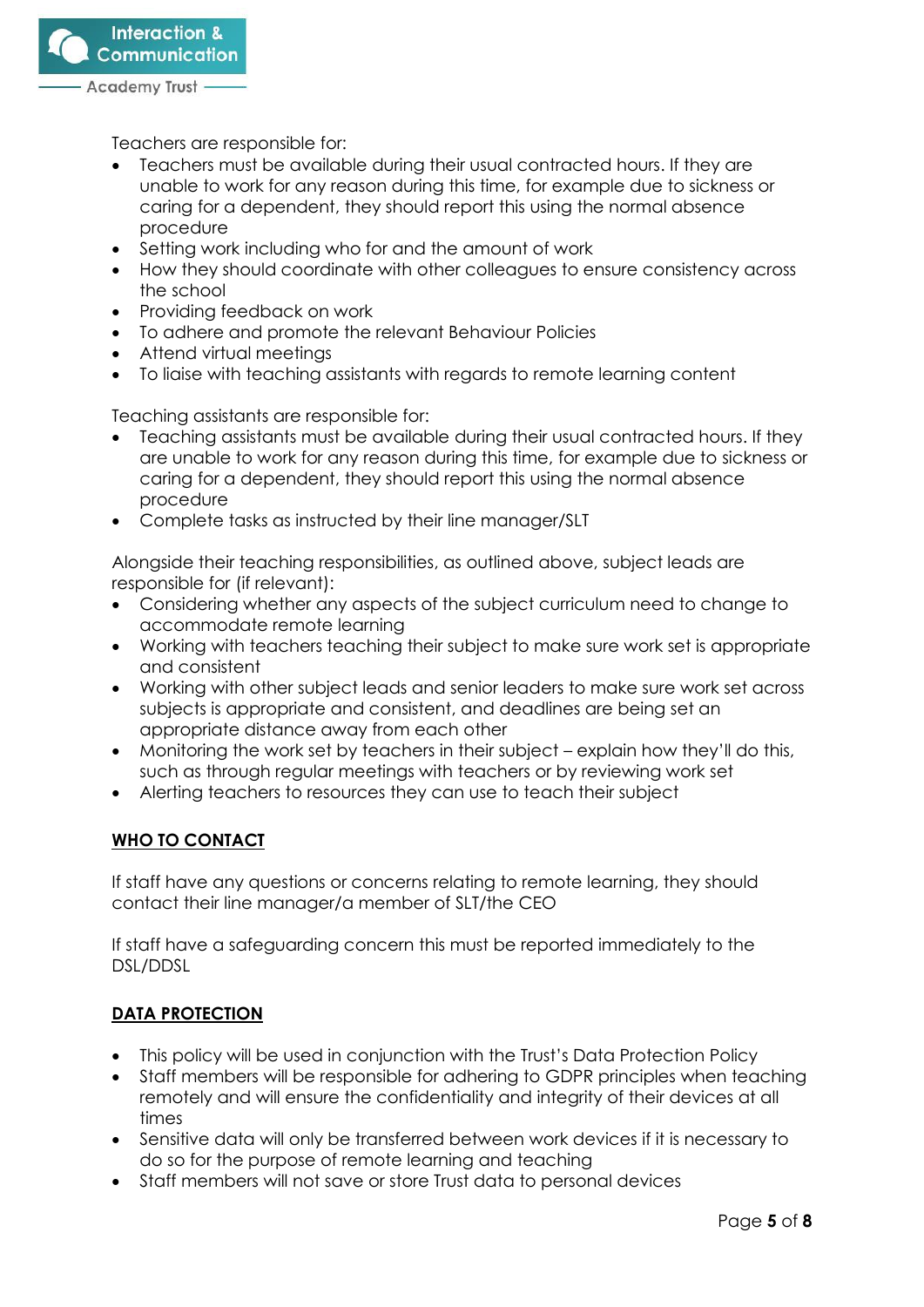**Interaction & Communication** 

**Academy Trust** 

- If staff members are working from personal devices work must only be stored to OneDrive using their school login
- Any data that is transferred between devices will be suitably encrypted or have other data protection measures in place so that if the data is lost, stolen, or subject to unauthorised access, it remains safe until recovered.
- Parents' and pupils' up-to-date contact details will be collected prior to the period of remote learning.
- All contact details will be stored in line with the Data Protection Policy
- Any breach of confidentiality will be dealt with in accordance with the Trust's **GDPR Policy**
- Any intentional breach of confidentiality could be dealt with via the disciplinary process

# **ONLINE SAFETY**

- This policy will be used in conjunction with the Trust's Online Safety policies
- All staff and pupils using video communication must:
	- Communicate in groups where possible and appropriate i.e. staff and pupil video learning
	- Wear suitable clothing this includes others in their household
	- Be situated in a suitable 'public' living area within the home with an appropriate background – 'private' living areas within the home, such as bedrooms, are not permitted during video communication
	- Use appropriate language this includes others in their household
	- · Maintain the standard of behaviour expected in school
	- Use the necessary equipment and computer programs as intended
	- Not record, store, or distribute video material without permission
	- Always remain aware that they are visible
- The school will consider whether one-to-one sessions are appropriate in some circumstances, e.g. to provide support for pupils with further complex needs or in situations of crisis. This will be decided and approved by the SLT
- Where possible and appropriate pupils found not to be using devices or software as intended will be disciplined in line with the Behaviour Policy
- Trust provided devices will be risk assessed prior to use to ensure that there are no privacy issues or scope for inappropriate use
- The Trust will ensure that all Trust-owned equipment and technology used for remote learning has suitable anti-virus software installed, can establish secure connections, can recover lost work, and allows for audio and visual material to be recorded or downloaded
- The school will communicate to parents via letter, email or telephone about any precautionary measures that need to be put in place if their child is learning remotely using their own/family-owned equipment and technology e.g. ensuring that their internet connection is secure
- During the period of remote learning, the school will maintain regular contact with parents to:
	- Reinforce the importance of children staying safe online
	- · Ensure parents are aware of what their children are being asked to do e.g. sites they have been asked to use and staff they will interact with
	- Encourage them to set age-appropriate parental controls on devices and internet filters to block malicious websites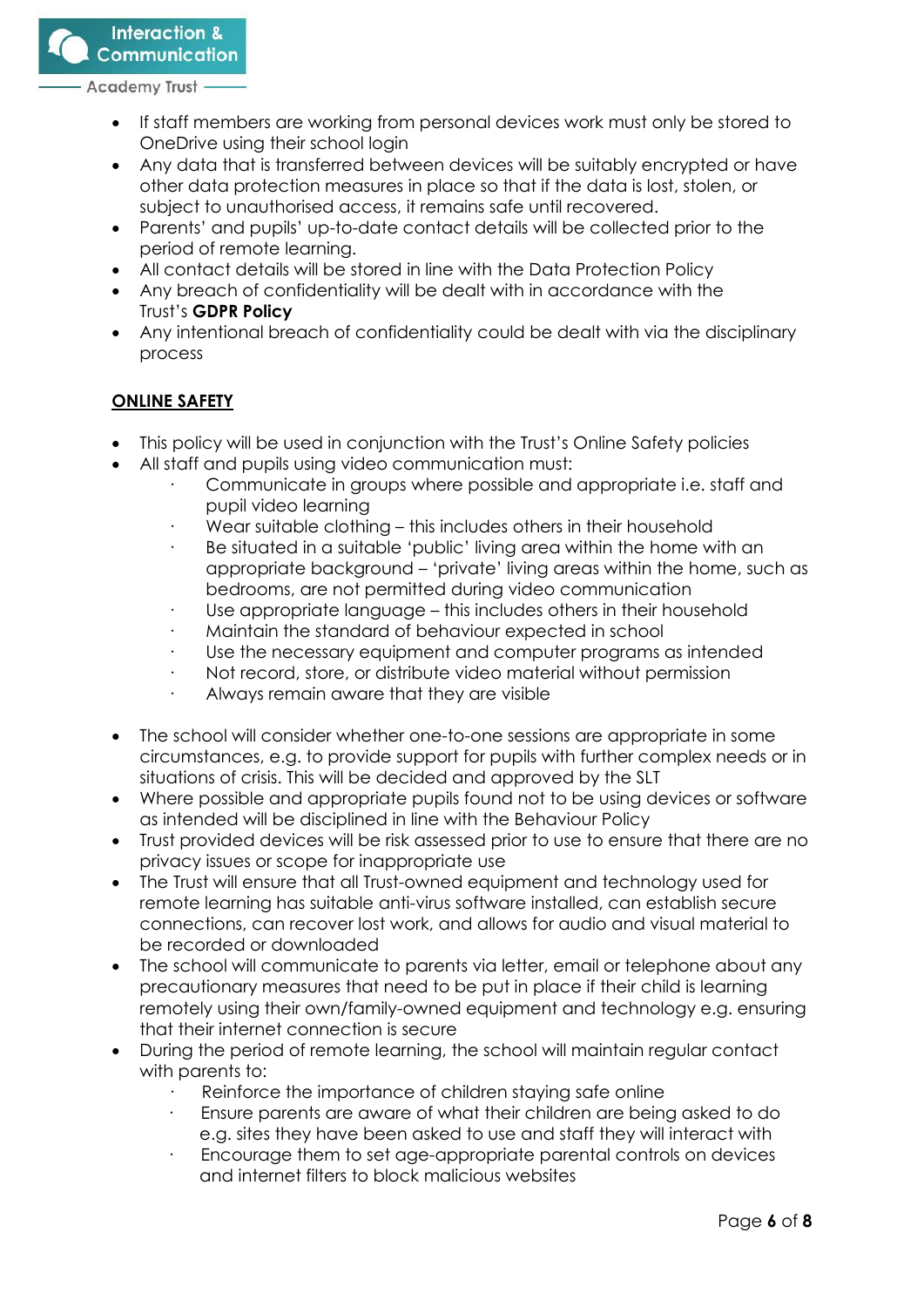

Direct parents to useful resources to help them keep their children safe online

#### **MARKING AND FEEDBACK (where possible and appropriate)**

- All schoolwork set through remote learning must be:
	- · Complete when returned to the relevant member of teaching staff
	- · Completed to the best of the pupil's ability
	- The pupil's own work
	- Marked in line with the appropriate criteria for the work
	- Feedback given to the pupil, once marked, by an agreed date
- The school expects pupils and staff to maintain a good work ethic and a high quality of work during the period of remote learning
- Pupils are accountable for the completion of their own schoolwork teaching staff will contact parents via email, telephone or through home visits if their child is not completing their schoolwork or their standard of work has noticeably decreased. Teaching staff will monitor the academic progress of pupils with and without access to the online learning resources and discuss additional support or provision where necessary

#### **RESOURCES**

#### **Learning materials**

- For the purpose of providing remote learning, the school may make use of:
	- Work booklets
	- **Email**
	- Past and mock exam papers
	- · Online learning portals
	- Educational websites
	- · Reading tasks
	- Live webinars
	- Pre-recorded video or audio lessons
- Teachers will review the DfE's list of *[online education resources](https://www.gov.uk/government/publications/coronavirus-covid-19-online-education-resources)* and utilise these tools as necessary, in addition to existing resources
- Reasonable adjustments will be made to ensure that all pupils have access to the resources needed for effective remote learning
- Lesson plans will be adapted to ensure that the curriculum remains fully accessible via remote learning, where practical – where this is not practical, the school will ensure pupils can catch up on these areas of the curriculum when they return to school
- Teaching staff will liaise with all relevant members of staff to ensure all pupils remain fully supported for the duration of the remote learning period
- Any defects or issues with remote learning resources will be reported as soon as possible to the relevant member of staff
- Pupils will be required to use their own or family-owned equipment to access remote learning resources, unless the school agrees to provide or loan equipment
- Pupils and parents will be required to maintain the upkeep of any equipment they use to access remote learning resources